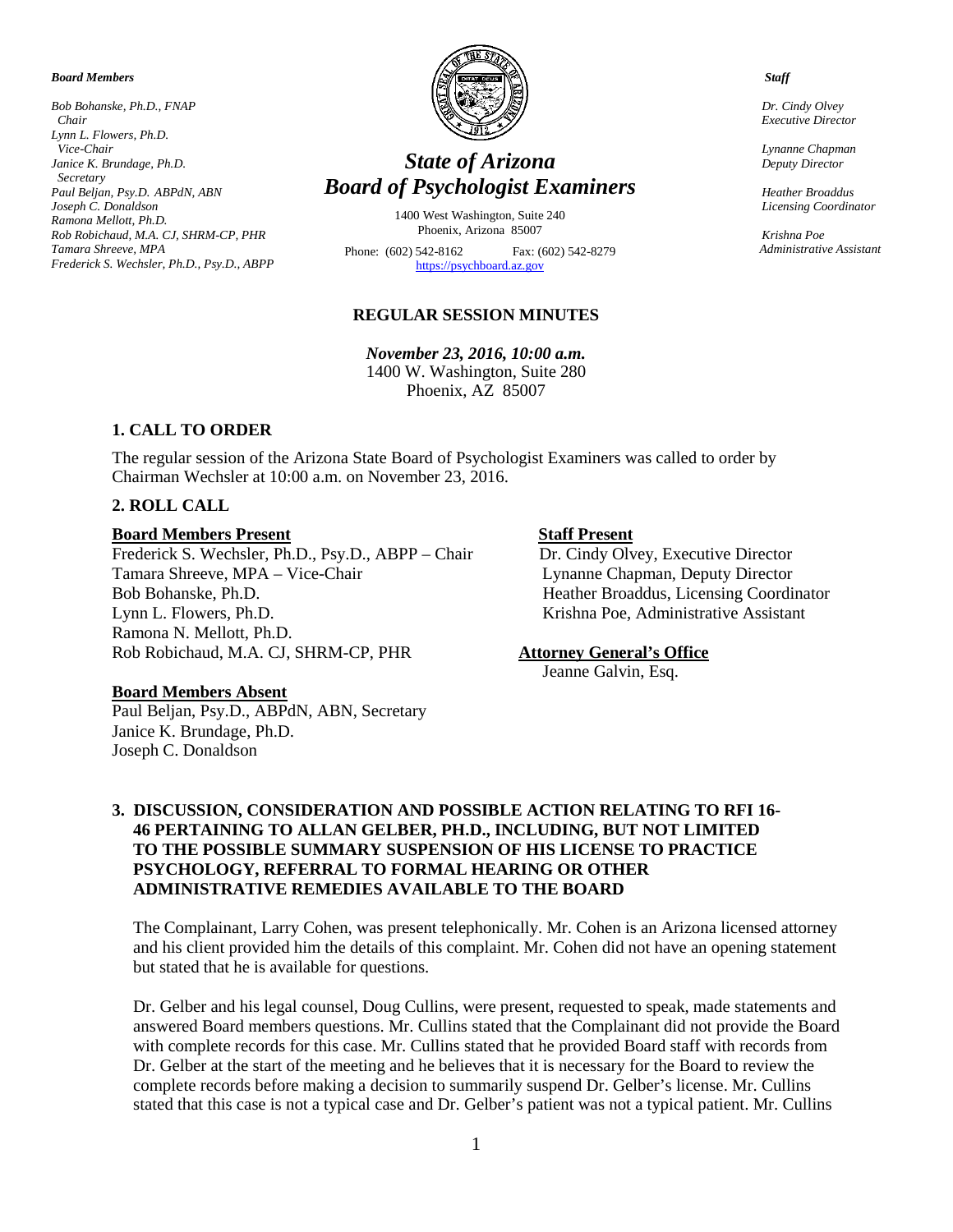stated that the relationship between Dr. Gelber and the patient did not become sexual until after the termination of the therapeutic relationship. Dr. Gelber addressed the Board stating that he has been an Arizona licensed psychologist in good standing since 1980. He offered an apology to the Board, to the psychology profession, to the patient and to her family. Dr. Gelber attested that he had a therapeutic relationship with the patient for approximately three years and there was no sexual involvement during those three years. Dr. Gelber stated that towards the end of the patient's treatment, he started having feelings of "deep love" for her, shared his feelings with her, and the patient reciprocated the feelings. Dr. Gelber acknowledged that he was aware of statutes pertaining to relationships with patients, but felt that their relationship was more equal than a typical therapist-patient relationship. He further acknowledged that this was poor judgment. Dr. Gelber asserted that he was not a danger to the public and requested that the Board review the complete documentation before taking action on his license.

Board members asked Dr. Gelber if he is aware of the American Psychological Association of Ethical Principles of Psychologists and Code of Conduct section 10.08(B) *Sexual Intimacies with Former Therapy Clients/Patients* regarding sexual relationships with patients. Dr. Gelber stated that he is aware that he violated an ethical code and admitted to having poor judgement in this case. Board members asked Dr. Gelber when he last had contact with the patient. Dr. Gelber stated that his last professional contact with her was May 12, 2016, and the last time he saw her personally was in October. Board members asked Dr. Gelber if he consulted with a professional regarding his feelings for the patient and their therapeutic relationship. Dr. Gelber responded that he consulted with Dr. William Coburn, a California psychologist, regarding his feelings for the patient and her treatment, and that Dr. Coburn advised against entering into a personal relationship with the patient.

Mr. Cohen clarified for the Board that October 18, 2016, was when the patient stated that it was best to separate, that on October 27, 2016, the patient told Dr. Gelber to cease all contact with her, and that Dr. Gelber subsequently made additional efforts to communicate with the patient via messaging.

Mr. Cullins addressed the Board, stating that there is no evidence that Dr. Gelber has engaged in this type of behavior before and that there is no threat to the public.

*At 10:51 p.m. Ms. Shreeve made a motion to go into Executive Session to obtain confidential legal advice from the Board's legal counsel, Dr. Flowers seconded the motion. The motion carried 6-0. Open session reconvened at 11:01 a.m.*

Board members deliberated and expressed serious concern with Dr. Gelber's actions. Dr. Gelber is a senior psychologist who is aware of the ethical guidelines for psychologists. His actions were egregious and out of control. He did not seek therapy during this time and he did not refer the patient to another therapist. Board members noted that Dr. Gelber admitted the conduct.

Dr. Mellott made a motion, seconded by Mr. Robichaud, to adopt the interim findings of fact and conclusions of law based on the evidence presented and as set forth in the interim findings of fact and conclusions of law. The motion carried 6-0.

Ms. Shreeve made a motion, seconded by Mr. Robichaud, to find that the interim findings of fact and conclusions of law require emergency action in order to protect the public health, safety and welfare. The motion carried 6-0.

Ms. Shreeve made a motion, seconded by Dr. Flowers, to summarily suspend the license of Dr. Gelber, license #887, given that the Board found that interim findings of fact and conclusions of law require emergency action. Dr. Gelber's license suspension becomes effective upon service of the Order. The motion carried 6-0 on a roll call vote.

Ms. Shreeve made a motion, seconded by Flowers, to direct the Board's Executive Director to refer this matter to the Office of Administrative Hearings to schedule a formal hearing to be commenced as expeditiously as possible from the date of the issuance of this Order. The motion carried 6-0.